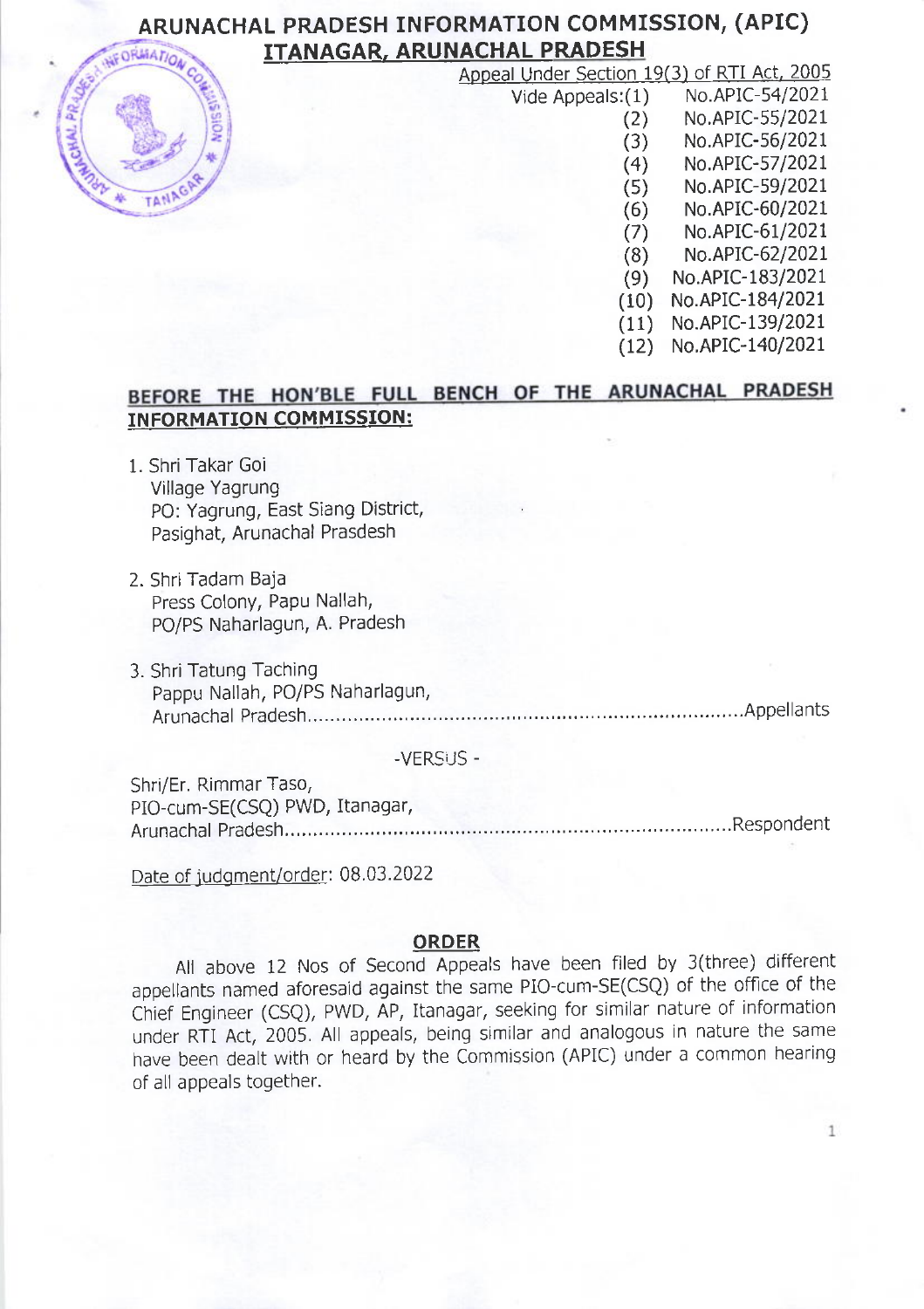Brief fact of the case is that the first appellant Shri Takar Goi filed as manv as 6(six) RTI applications on 17.11.2020, whereby, seeking similar nature of information from the PIo, being crcs of application forms alonq with the information, among others, all CTCs of Work Experience Certificates submitted by 6(six) different Firms namely; (i) M/S O.G Enterprises, (ii) M/S Koze Zango Enterprises (iii) M/S Asean Agencies, (iv) M/S J.B Construction (v) M/S T.J Enterprises and (vi) M/s sedi Allied Agencies for enlistment as class v to class-I registered Contractors. Having receipt of the same, PIO on the same date on 9th December'2020 furnished RTI replies to the appellant in all six cases in the manner, firstly; that information regarding registration of class-V and class-IV, being done within the jurisdiction of concerned SE Circles, were not available in his office and, secondly; that all other information in item Nos, 3, 4 & 5 regarding registration of Class-III to Class-I registered contractors, being exempted under Section  $8(1)(j)$  of the RTI Act as third party information, could not be furnished to him. Being aggrieved by such orders of the PIO, the said appellant, filed the First Appeals against the said orders of the PIO on all six applications before the FAA on the same date on 28.02.2020. Having not received any response in time from the FAA, the appellant filed the second appeals before the Arunachal pradesh Information Commission (APIC) on the same date on 15.02.2021. And the Registry of the commission (APIC), having receipt of all six appeals aforesaid, registered the same, being APIC-54/2021, APIC-55/2021, APIC-56/2021, APIC-60/2021, APIC-61/2021 and APIC-62/2021. Appellant on 02.11.2021 submitted another RTI application, whereby, seeking same nature of information, among others, in respect of 10(ten)<br>Firms, namely  $-$  (1) M/S Eastern Engineers and Fabricators, (2) M/S M.G.D Firms, namely  $-$  (1) M/S Eastern Engineers and Enterprises, (3) M/S M.M Enterprises, (4) M/S Tani Takar Enterprises, (5) M/S Asum Engineering, (6) M/S Big Enterprises, (7) M/S M.B Enterprises, (8) M/S K.D Enterprises, (9) M/S Oishy Enterprises and (10) M/S K.B.M Enterprises for enlistment as Class-III registered contractors. Having receipt of the same, PIO vide his letter dated 16.11.2020 responded that M/s Eastern Engineers and Fabricators and M/s M.M Enterprises are not Class-III registered Contractors while all information sought against other firms, being personal information, are exempted from disclosure under<br>Section 8(1)(j) of the RTI Act. Being not satisfied with the response received from the PIO, the appellant filed the First appeal before the FAA on 02.12.2021 and again, having not received any response in time from the FAA, he filed the second Appeal before the Commission, being APIC-57/2021. Similarly on 29.10.2020 appellant filed an application seeking similar nature of information in respect of five other Firms for enlistment as Class-III registered Contractors, Namely  $-$  (1) M/S Agam Constructions, (2) M/S Purvanchal Enterprises, (3) M/S Tusin Rodong Enterprises, (4) M/s Kine Nane Enterprises and (5) M/s y.p Enterprises. Havinq not received any response from the PIO within prescribed period of 30 days, appellant filed the First Appeal before the FAA and again, having not received any response either from the FAA in time filed the Second Appeal before the Commission (APIC) on 15.02.2021, being APIC-59/2021. Appellant on 12.03.2021 submitted another 2(two) applications seeking information in respect of two Firms, namely – (1) M/S<br>M.M Enterprises and (2) M/S Eastern Engineers and Fabricators and the first part of the information so sought are same as those of other applications aforesaid while second part of the information so sought in first application is about crc of

 $\overline{2}$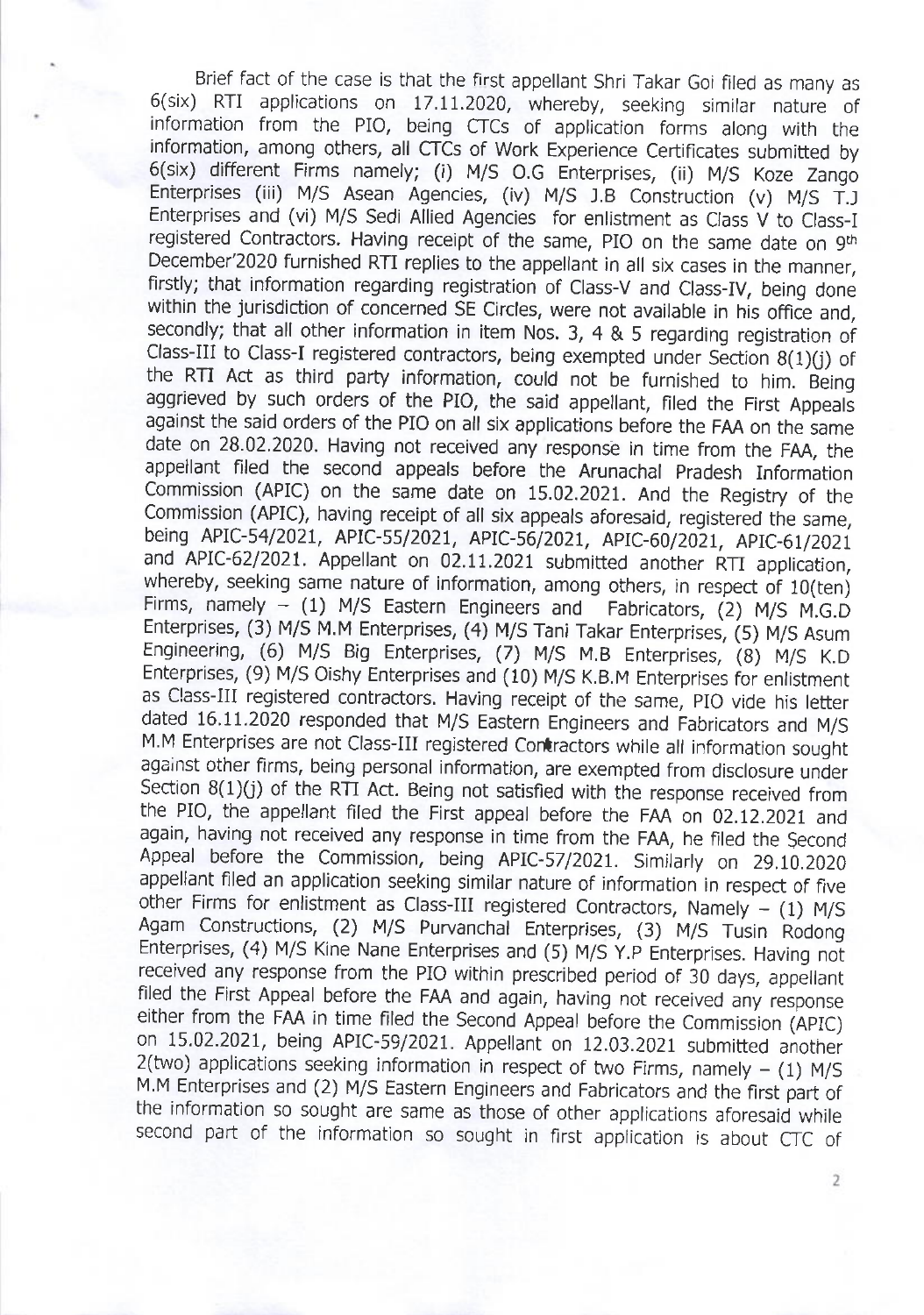application for giving prior intimation or seeking sanction by Er. Tapi Darang to the Government of AP, etc, and of the second application is about CTC of application for giving prior intimation or seeking sanction by Er. Atop Lego to the Government of AP, etc. PIO in response to the same furnished replies to the appellant to the effect that the information so sought in item No.1 of both applications, being purely third party information, are exempted from disclosure under Section  $B(1)(j)$  of the RTI Act while information so sought in item No.2 in both applications are not available in his office. Being not satisfied with the replies of the plo appellant filed the First Appeal in both cases on 22.04.21 and, having not received timely response from the FAA, he filed the Second Appeals before the Commission (ApIC) on 28.12.2020 respectively, being APIC-183/2021 and APIC-184/2021.

Apart from the first appellant Shri Takar Goi two other appellants, namely - Shri Tadam Baza and Shri Tatung Taching also filed two separate applications before the same PIO on two different dates, whereby, seeking similar information in both their application respectively against  $2$ (two) separate Firms, namely - (1) M/S O.G Enterprises and (2) M/s M/s Asean Agencies. The first part of the information so sought in both applications are regarding Work Experience Certificates of the proprietors as that of the information sought in other applications as mentioned aforesaid and the rest parts of information so sought in both applications are regarding Machenary (T&P) and technical personnel's with certificates and mark sheets, etc. PIo vide his letters dated-30.03.2021 denied in both cases aforesaid to furnish information to the appellant. Being not satisfied with the replies of the PIO both appellants filed the First Appeals before the FAA on two different dates respectively on 06.05.2021 and on 30.04.2021. Both appellants, having not received timely response from the PIo, filed second Appeals before the commission on 09.06.2021 in respect of their applications respectively, being APIC-139/2021 and APIC-140/2021.

All 12(twelve) appeals, after being duly registered and named as aforesaid, were processed to the Commission for hearing and disposal. Initially Appeals Nos. vide APIC-54/3021 to APIC-62/2021 came up for hearing for the first time before the Single Bench of the Hon'ble Commissioner Shri Genom Takseng on 09.04.2021, while two other Appeals vide APIC-137/2021 and Apic-149/2021 came up on 27.08.2021 and the rest other two Appeals vide Nos.APIC-183/2021 and APIC-184/2021 came up on 08.10.2021. However, having all appeals, being found similar and analogous in nature Hon'ble Single Bench decided to take up all cases together under a common hearing for disposals of all appeals together. In the meantime, due to certain unavoidable circumstances the Hon'ble Single Bench requested the Hon'ble SCIC for hearing of all appeals by Full Bench of the Commission and the same, as such, came up for hearing before the commission on various dates in the whole on 09.04.2021, 27.08.2021, 10.09.2021, 17.09.2021, 08.10.2021, 20.10.2021, 29.10.2021, 07.12.2021, 25.01.2021 and 08.03.2021. During hearing of all appeals before the Single Bench of the Commission notices to the third parties were duly served for hearing under sub-section (4) of section 19 of the Act and, resulting whereby, almost all third parties of the appeals were represented by their respective learned counsels during different dates of hearing, being held by the Full Bench of the Commission on 29.10.2021, 07.12.2021 and on 25.01.2022.

3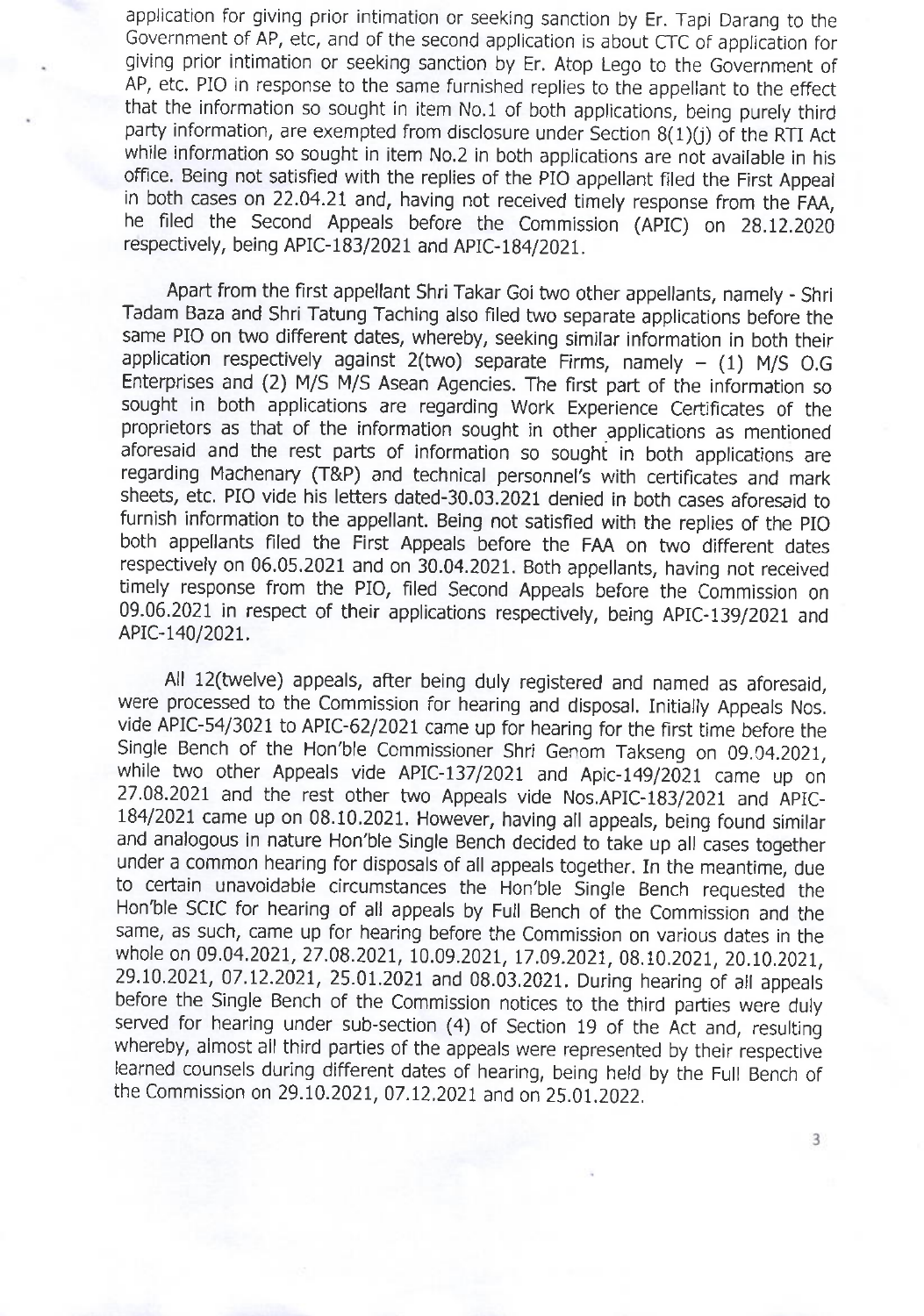It is felt necessary to make a special reference of hearing of all appeals held by the Full Bench on 25.01.2021 on which almost all third parties or concerned Firms were represented by their respective counsels. Learned counsels (1) Mr. K. Mibang appeared for M/S O.G Enterprise in APIC-54/2021, (2) Mr. H.K Jamoh appeared for M/S Koze Zango Enterprises in APIC-55/2021, (3) Mr. H.K Jamoh appeared for M/S Asean Agencies in APIC-56/202I, (4) Mr. L. Murtem appeared for M/S M.B Enterprises, M/S K.D Electricals, M/S KBN Enterprises, & M/S Oishy Enterprises in APIC-57/2021, (5) Mr. A. Tatak appeared for M/S Agam Constructions, M/S Purvanchal Enterprises, M/S Tusin Rodong Enterprises, M/S Kine Nane Enterprises & M/S Y.P Enterprises in APIC-59/2021, (7) Mr. L. Murtem appeared for M/S J.B Enterprise in APIC-60/2021, (8) Mr. D. Boje appeared for T.J Enterprises in APIC-61/2021, (9) None appeared for M/S Sedi Allied Agencies in APIC-62/2021, (10) Mr. H.K Jamoh appeared for M/S Asean Agencies in APIC-139/2021, (11) Mr. K. Mibang appeared for O.G Enterprise in APIC-140/2021, (12) Mr. A. Tatak appeared for M/S M.M Enterprise in ApIC-183/2021 and Mr. K. Mibang'appeared for M/s Easrern Engineers & Fabricators. During the presence and hearing of all learned counsels named above PIo, on the query of the commission during the course of hearing on this date, revealed the fact that all concerned third parties are very well aware about which of the information are being sought by the appellant as he had already served due notice of the same to them all. Apart from such revelation by the PIO, commission also informed From its side to all counsels aforesaid about which of the information are being sought by the appellants and asked them to come fonvard for hearing of the matter as provided under sub-section (4) of section 19 oF the Act, in lieu of insisting too much on technicality of law on procedure as provided under cpC. in seeking copies of appeal petitions from the appellants, with having kept in mind that the RTI cases are time bound matters unlike that of other cases of regular courts with having regards also of the fact that the present appeals are all long pending appeals of 2020. But since all learned counsels of the third parties pressed or insisted for furnishing of copies of appeal petitions along with related documents thereof for enabling them for filing written objections the commission directed the appellant Mr. Takar Goi to furnish each copy of appeal petitions to all respective counsels of the third parties through the commission (ApIc) within 10 days from this date of order on 25.01.2022 with a direction either to the learned counsels of the third parties to collect the copies of appeal from the Commission within 20 days from this date of order and to file their written objection, if any, against the request of the appellant for furnishing information in question on or before the next date of heanng fixed on  $8<sup>th</sup>$  day of March'2022. And, in terms of the direction of the Commission, appellant submitted required copies of appeal petitions to the commission (ApIC) within given period of time for timely collection of the same by respective learned counsels of the third parties for enabling them for filing written objection, if any, on or before the next hearing of the appeal fixed on  $08.03.2022$ . As per available materials on record before the Commission Mr. D. Boje learned counsel for M/S T.S<br>Enterprise collected a copy of appeal petition of the appellant from the Commission's Office on 10.02.2022, Mr. Mr. H.K Jamoh learned counsel for M/S Koze Zango Enterprise and M/S Asean Agency collected on 14.02.2022, Mr. L. Murtem, learned counsel for M/S Enterprise, M/S K.D Enterprise, M/S M/S Oishy Enterprise and M/S J.B Enterprise collected on 14.02.2922, Mr. A. Tatak counsel for M/S Eastern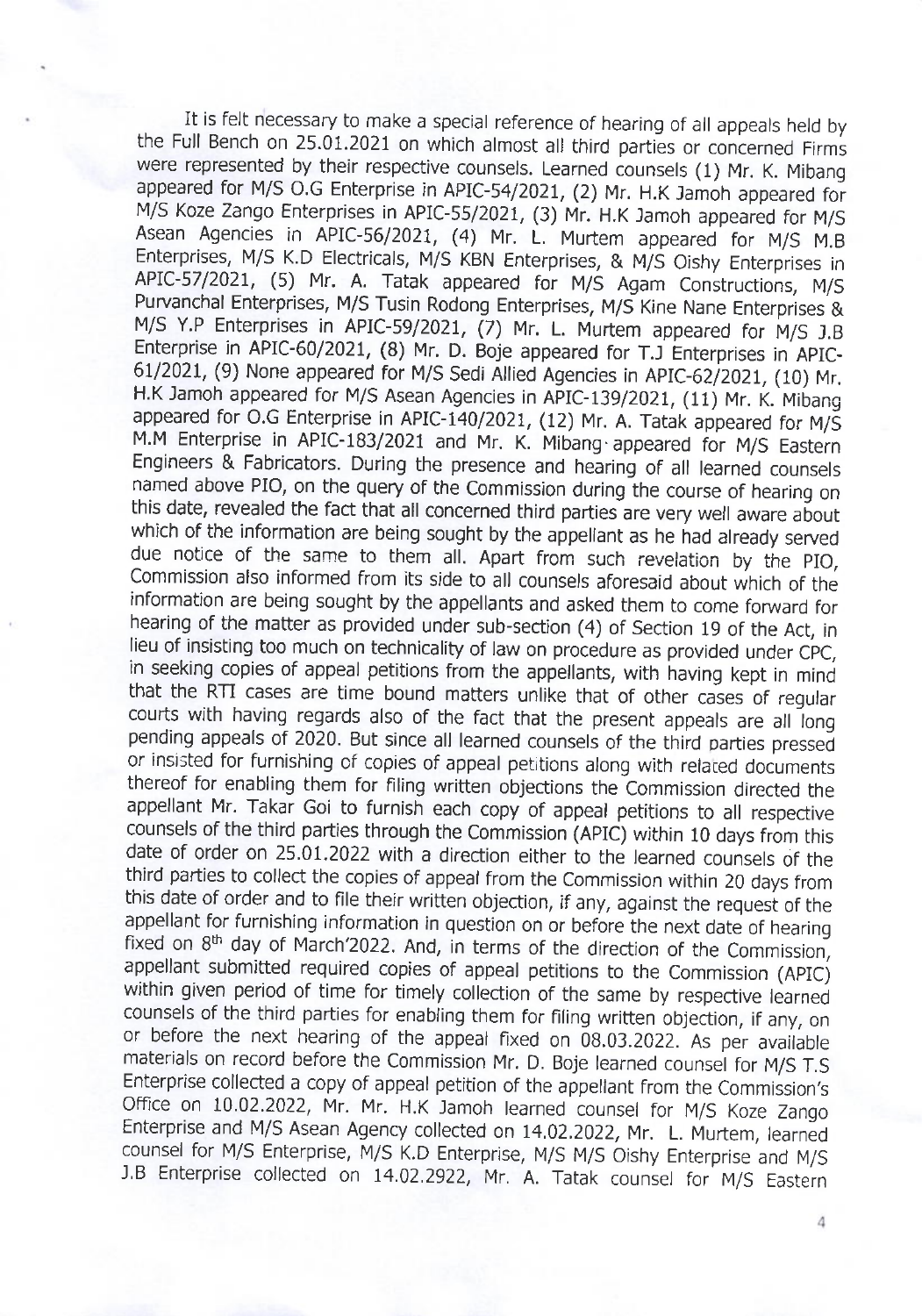Engineering, M/S Agam Construction, M/S Purvanchal Enterprise, M/S Tusin Rodong Enterprise, M/S Kine Nane Enterprise and M/S Y.P Enterprise collected on 25.02.2022, Mr. A. Tatak, also collected copies for M/S M.M Enterprise and M/S K.B.M Enterprise on 08.03.2022 and Mr. Kaling Mibang learned counsel for M/s o.G Enterprise collected on 08.03.2022.

Today is the 8<sup>th</sup> day of March'2022 fixed for receiving of written objection, if any, from the learned counsels of the third parties and for further hearing of all appeals. But, to an utter surprise of the Commission, almost all, except four, of the respective counsels of the third parties are absent and those all counsels either present or absent are found to have failed or neglected to file written obiection within the given period of time against the request for information in question. One amongst the teams of authorized counsels in ApIC-13g/2021 & Aplc-i40/2027 Mr. Toni Dameng, inspite of himself being present in the hearing, submitted as many as 8(eight) applications in total on behalf of three other counsels namely, Mr. H.K Jamoh, Mr. Ninong Ratan and Mr. Adam Tatak in his own name and signature, whereby, seeking for adjournment of hearing of the appeals, stating, inter-alia, that he has been telephonically instructed by them for seeking adjournment of hearing of the appeals vide Nos.57/2021, APIC-59/2021, APIC-60/2021, APIC-139/2021, APIC-155/2021, APIC-156/2021, APIC-183/2021 & APIC-184/2021. Mr. Kaling Mibang another counsel, inspite of his being present in the hearing, submitted two applications on behalf of another counsel Mr. V. Jamoh for adjournment of hearing of Appeals vide APIC-54/2021 & APIC-140/2021. Mr. D. Boje attending the hearing for M/S T.J Enterprise and Mr. A.K Singh attending the hearing for M/S Sedi Allied Agency, having failed to file written objection in the given period of time, sought for adjournment of hearings of the appeals, being APIC-61/2021 and APIC-169/2021 and for grant of some more time for filing written objection. Commission (APIC) declined to accept such prayers of all four counsels present during the hearing as not genuine and, in lieu whereof, allowed them to make their objection, if any, through verbal submission but all of them refused or declined to do so and left the court room of the commission without leave of the commission. such conduct and attitude of all learned counsels, who have been allowed by the Commission to represent all concerned third parties, are unfortunate and the same qive rise to <sup>a</sup> circumstance appearing to be that they have been so doing as in the manner as discussed here-to-before with deliberate intention of delaying the process of hearing of all appeals and of disposal of the same for the purpose of harassing the appellants as well as to the plo. And, situated thus, commission reiected all applications of respective counsels of the third parties and proceeded the case with the hearings of the PIO and the appellant.

Be that as it may, with keeping in view that the justice be done to all parties concerned in accordance with law, the Commission, instead of passing any such direct order for furnishing of the information so sought for such failure or refusal on the part of the learned counsels for availing the opportunity granted to them for hearing under sub-section (4) section 19 of the Act, is of the considerate view ro decide the appeals on merit. And, therefore, following issues have been drawn for just decision of the appeals: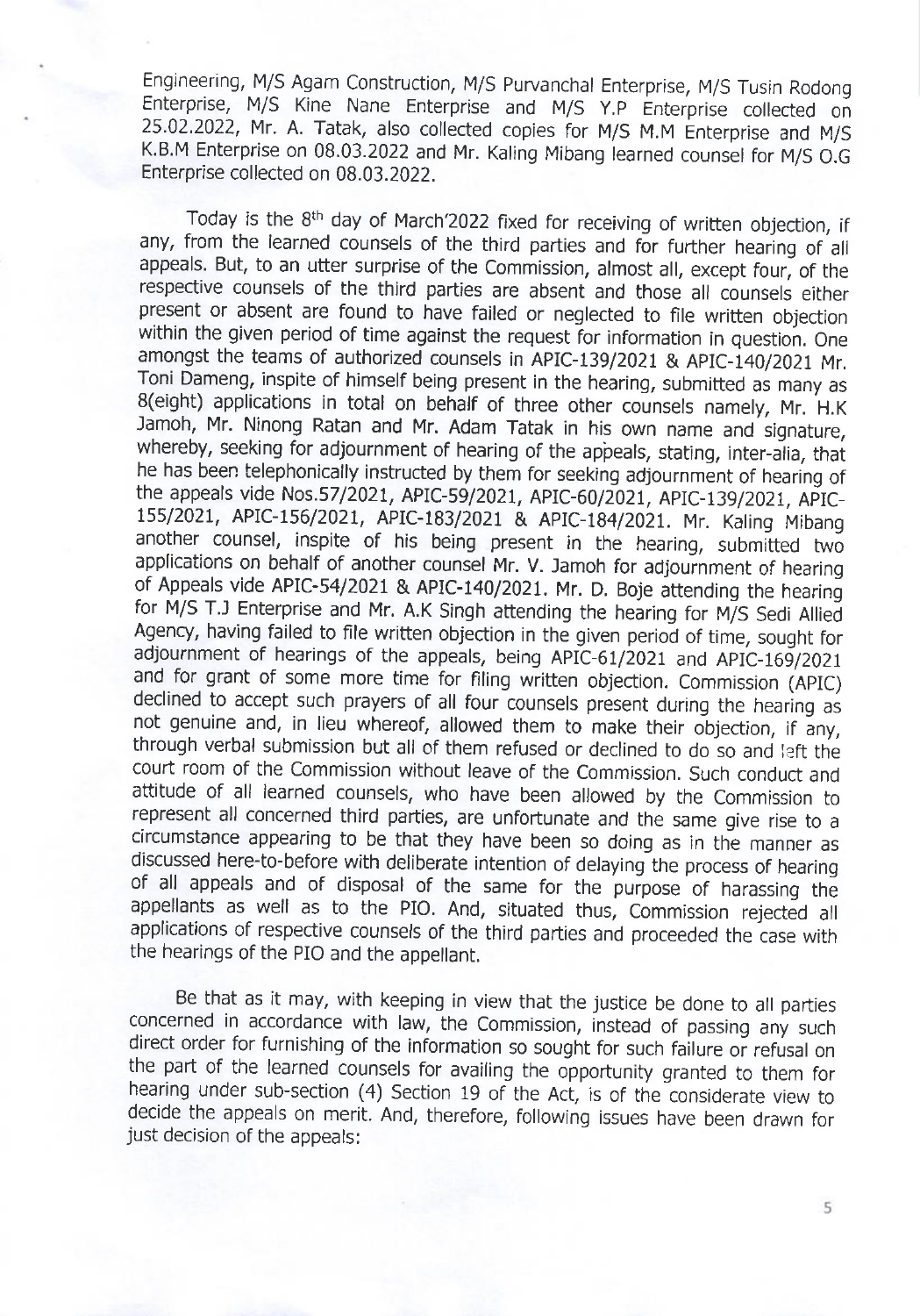### 1. Whether the information sought are exempted from disclosure under clause (d) of sub-section  $(1)$  of Section 8 of the Act:

As per available material on record proprietors of M/S Sedi Agencies, M/S JB Construction, including few others, in responses to third party notices issued against them by the PIO objected not to furnish the information sought to the information seeker as the same are exempted from disclosure under Section B(1)(d) of the RTI Act. During first hearing of the Appeals vide APIC-183/2021 & APIC-184/2021 held through audio conferencing on 10.09.2021 Hon'ble Single Bench of the Commission (APIC), finding the PIO of having not given clear decision on the request of the appellant for information for being not consented to by the third parties, directed the PIO to give a clear decision in terms of law as to whether or not to furnish the information so sought to the appellant. And, in terms of such direction of the Commission, PIO on 13.09.2021 & 14.09.2021 passed ex-pafte orders, whereby, holding not to furnish the information sought in respect of M/S Sedi Allied Agencies, M/S J.B Construction and M/S KBM Enterprises to the appellant as exempted from disclosure under Section  $8(1)(d)$  & (j) of the RTI Act. And, on the other hand, it is the plea of the appellant Shri Takar Goi that the information sought is not exempted under any exemption clauses of Section 8 of the RTI Act. In so far as exemption claimed under clause fi) the same would be discussed at later stage but at the moment the fact or issue remains at hand for determination is. 'if the information sought in question is exempted under clause (d) of sub-section (1) of Section 8 of the Act.' To kick off with on this aspect of the matter, it is to be understood the related provisions of the exemptions as provided in Section  $8(1)(d)$ of the RTI Act, 2005. In terms of this provisions of law Public Information Officer (PIO) is under no obligation to furnish or to give any citizen  $-$  "(d) information including commercial confidence, trade secrets or intellectual property, the disclosure of which would harm the competitive position of a third party unless........" In so far as the information so sought in the present case is concerned it is a 'Work' Experience Certificate' or 'certificates of past experience of completed works/credential certificate' which is required under Arunachal Pradesh Enlistment of Contractor in Works Department Rules, 2008 to be submitted by any individual applying for his registration or enlistment as Class-V or Class-VI or Class-III or Class-<br>II or Class-I registered Contractors in the Public Works Department of the Government. And this information required for enlistment as registered contractor of any Class or of any category, being not an information of commercial confidence, trade secrets or intellectual property and disclosure of which has no any scope of harming any competitive position of any third party, is in no way exempted under this clause (d) of sub-section (1) of Section B of the RTI Act, in as much as, this information is not in any manner attracted under this exemption clause. It is pertinent to point out herein that during the course of hearing PIO also squarely admitted the fact that exemption provided under clause (d) is not application to the information so sought in the present case. Learned counsels of the respective third parties, having failed or neglected to avail the opportunity of hearing under subsection (4) of Section 19 of the Act, have no any say on this aspect of the matter. In view of facts and circumstances aforesaid Commission (APIC) has arrived at <sup>a</sup> conclusion that the information so sought is not exempted from disclosure under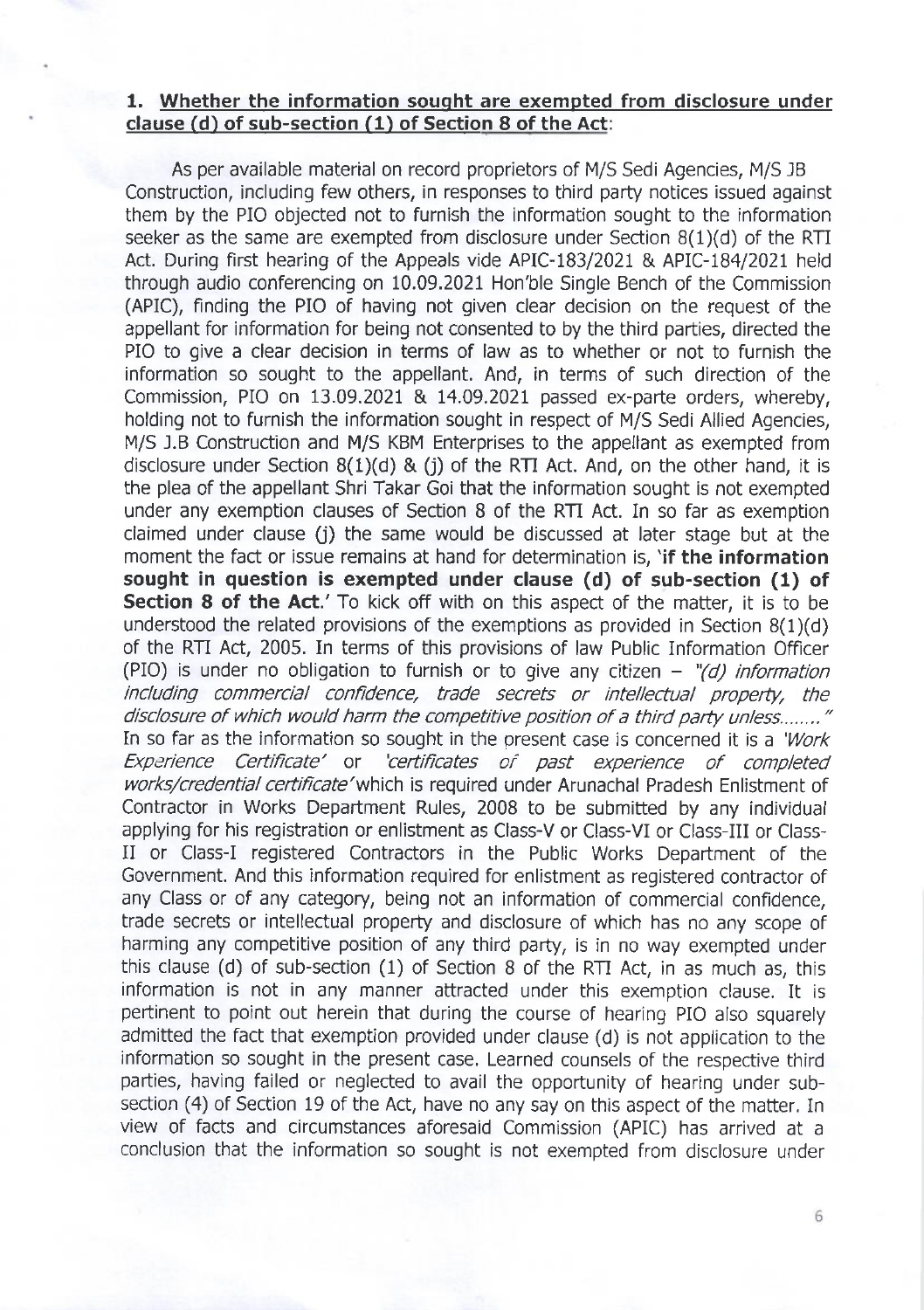Section 8(1)(d) of the RTI Act. This issue is, thus, found going in favour of the appellant.

### 2, Whther the information sought are exempted from disclosure under clause (g) of sub-section (1) of Section 8:

As in the similar manner as discussed in the preceding 'Issue' PIO, in terms of the direction passed by the Hon'ble single Bench of the commission (APIC), passed ex-parte orders dated-13.09.2021, whereby, denying to furnish the information sought to the appellant as categories of information exempted under clause (g) of sub-section (1) of Section 8 of the RTI Act. During the course of hearing of the appeals PIO stated that he passed the ex-parte orders in denial of information as exempted from disclosure under this clause (g) on the basis of the claims being made by the concerned Firms, being M/S Agam Construction, M/S Purvanchal Enterprises, M/S Kine Nane Enterprises, M/S Tusin Rodong Enterprises, M/S Y.P Enterprises M/S Asean Agencies and M/S Koze Zango Enterprises. According to him, he was of the belief of the fact that such disclosures of the certificates of past experiences of work completion being submitted by the'third parties may also be threat to their life and physical safety as were being so claimed by them. But on query of the commission, he stated before the commission that none of the third parties has laid before him any such proof of danger to actual threat to their life and physical safety being posed by any particular person(s) or from any particular place(s), or in any particular situation, etc. This exemption clause is applicable only in such circumstances or Situation where such disclosure of information would be dangerous to actual threat of life or physical safety to the person of whose information is disclosed. In the considerate opinion of the Commission the disclosure of the information so sought, being only records of past experiences of completed works of the third parties, would not, in normal situation or circumstance, create any such danger to actual threat of life or physical safety of the third parties or else of any other person. situated thus, exemption as provided in clause (g) to sub-section (1) of Section 8 of the RTI Act is found not applicable to the information sought in the present case. And this issue is also found going in favour of the appellant.

## 3. Whether the information sought are exempted from disclosure under clause (i) of sub-section (1) of Section of Section 8 of the Act:

It is the plea either of the PIO or of the third parties that 'certificate of past experience of completed works, submitted by the third parties or proprietors of all concerned Firms to the office of the PIO for their registration or enlistment as Class-V to Class-l registered Contractors are purely personal information of the third parties which are exempted from disclosure under Section  $8(1)(j)$  of the RTI Act, 2005. But the appellants, in contra, pleaded among others that the information so sought are not exempted in any of the exemption clauses of section 8 of the RTI Act. Now, the dispute or the core issue arisen before us for determination, is 'if the information required by the appellants are or are not exempted from disclosure under Section  $8(1)(j)$  of the RTI Act, 2005.' For the purpose of determining of this issue relevant contents of Section  $8(1)(j)$  is quoted which reads as -'Notwithstanding anything contained in this Act there shall be no obligation to give any citizen' - " $(j)$  information which relates to personal information the disclosure of

 $\overline{7}$